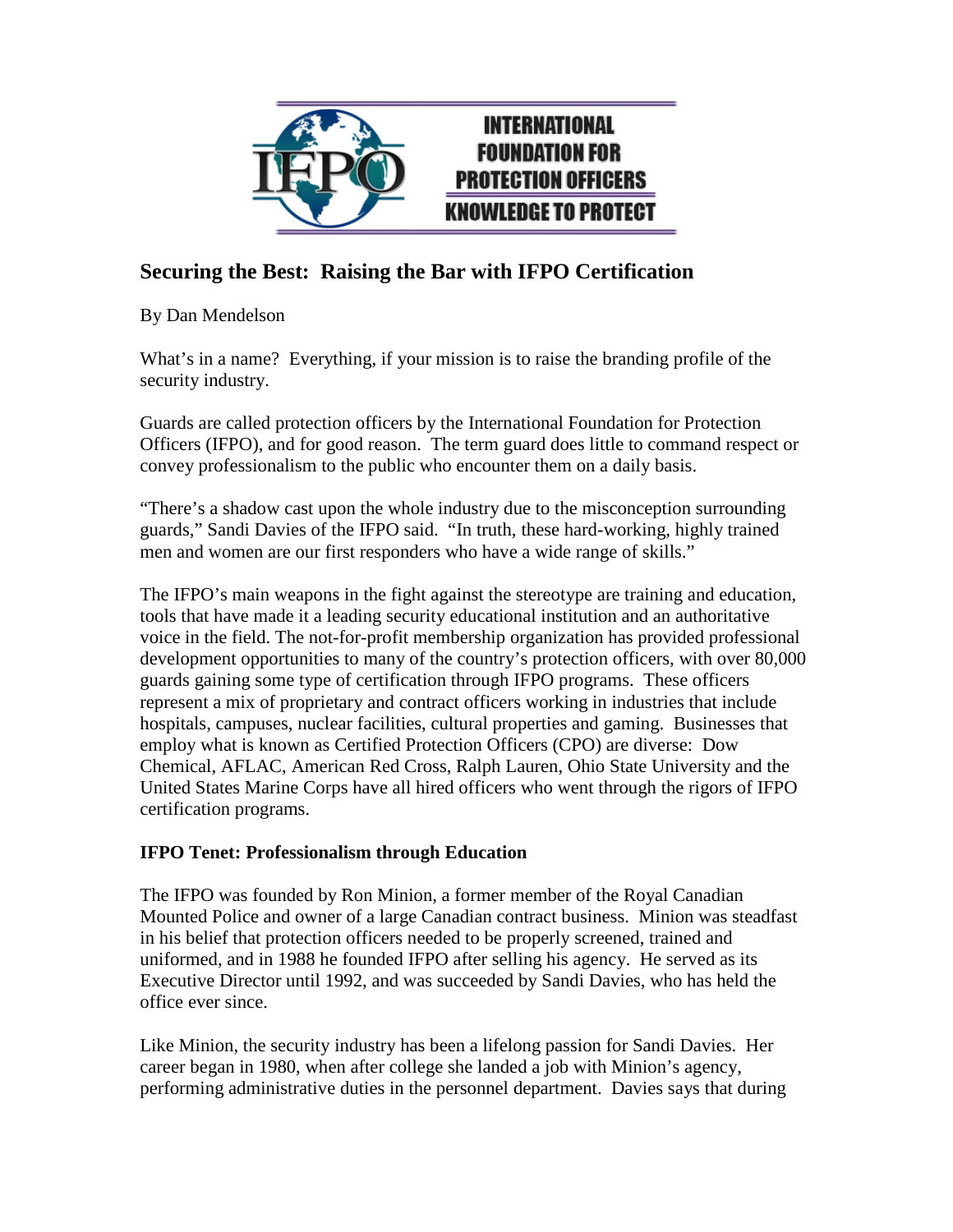this era, training programs were scant, if existent at all. "There really wasn't training for people pursuing a career in private security," Davies observed. "Officers would come in, get a uniform, get a license and away they would go." Her interest in the area grew, and over time, she became instrumental in the development of security training programs. "I found a market niche where I could create quality educational programs, so that's exactly what I did."

### **Certification: Gateway to a Higher Standard**

More businesses are requiring proof of training these days, a result of a threat landscape that is increasingly sophisticated and global. "It's the biggest change I've seen," Davies noted about the demand. As a third party, IFPO is an authority that can validate whether or not those officers have proper training. "Businesses that contract out are writing into the bid specifications that there is a requirement of an IFPO certification for new hires."

IFPO offers several types of certifications. The Certified Protection Officer (CPO) training course is the organization's premier program. It is considered a basic course that is designed for the career-minded security professional. But make no mistake: it is by no means entry level; you must complete 80 hours of training and pass a final exam before achieving CPO designation. Delivered primarily online or as a correspondence course, units of study include over 40 subject matters a partial list might include crisis intervention, physical security, hazmat, and workplace violence. And officers must recertify every two years in order to maintain CPO certification. "The requirement assures employers that you're staying current with emerging trends, and is proof of your knowledge base," Davies added.

The designation is a proven door opener: CPO's are viewed as more qualified and better equipped than officers who just stepped out of an employment agency, and are often hired for supervisory positions in a variety of settings.

For those management-minded officers, there's the CSSM, or Certified in Security Supervision and Management designation. This top-tier IFPO certification is viewed as a bridge for officers seeking the highly desired Certified Protection Professional (CPP) credential offered by ASIS.

#### **Reducing Employer Risk**

The world of threats, both physical and information-based, moves so quickly that certification is a way to show you have training and understand the issues. For security officers, it can be the key to advancement and increased earning potential.

Certification is equally important to employers seeking protection against lawsuits. Having a professional and knowledgeable security team reduces risk, and the continuing education requirements for recertification offer assurance that guards will remain current with best industry practices.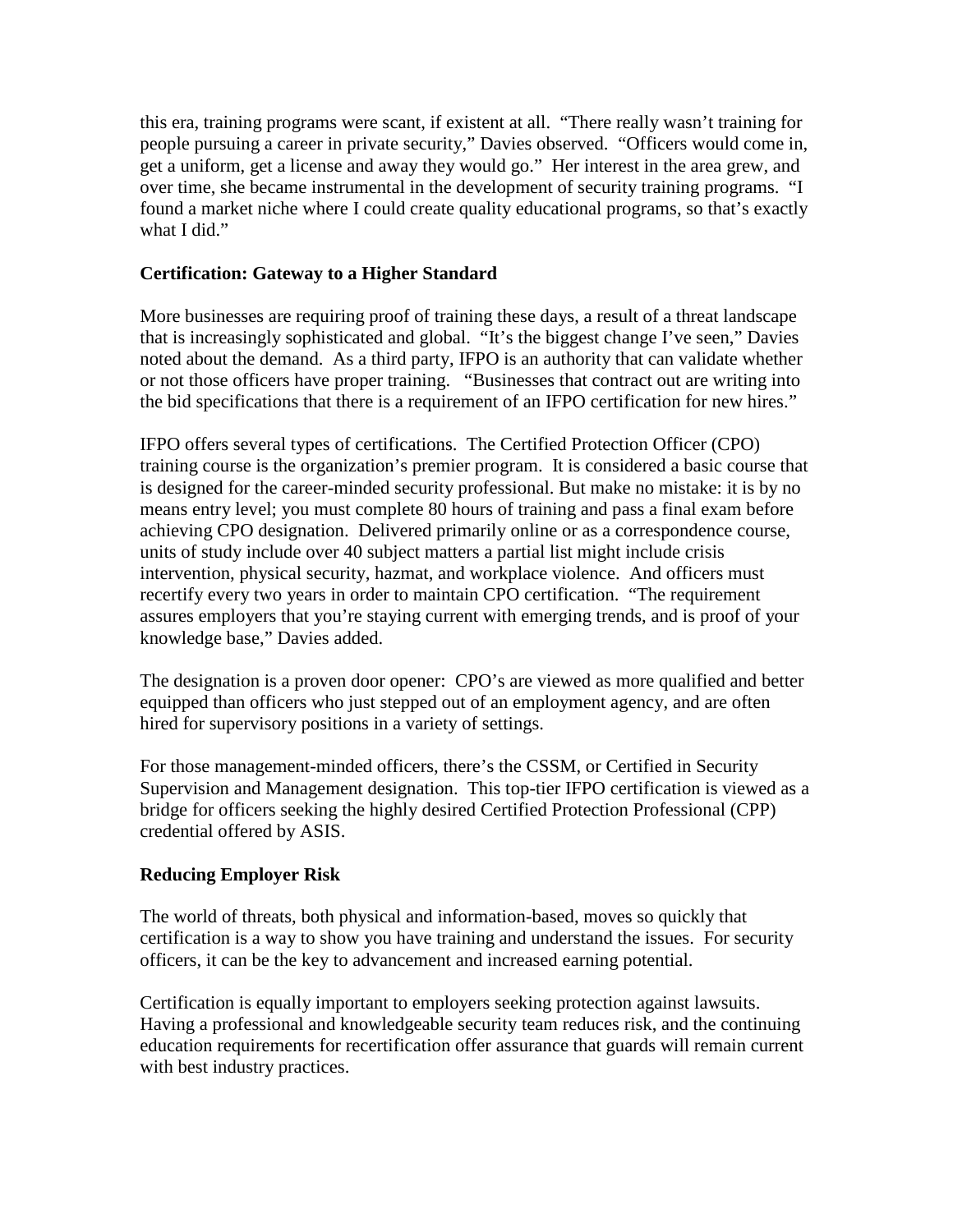The surge of companies making it mandatory to gain this type of certification has helped to rebrand the entire image of security industries. And while you may not see an officer with the CPO certification at your local mall just yet, there's growing interest and support from several large shopping center and strip mall management firms.

Such interest might just put an end to the stereotype once and for all.

# **Quick Facts**:

## **Sandi Davies**

- Ο Began her career in 1980 with a contract security agency
- Ο Hired by IFPO in 1988; named Executive Director 1992
- $O$  Lead developer of CPO training curriculum, now in its  $8<sup>th</sup>$  edition
- $\circ$  Recently completed  $4<sup>th</sup>$  edition of the security supervision and management curriculum
- Ο Authoring a book about the security industry as a career path for women
- Ο Traveled to Saudi Arabia to teach the first group of women allowed to work for a security agency; was required to be completely veiled.
- Ο 2015 recipient of the Karen Marquez Honors Award from ASIS Women in Security Council
- Ο 2016 recipient of the IAPSC Charles A. Sennewald Distinguished Service Accolade

## **IFPO**

- Ο Founded 1988 by Ron Minion
- Ο Headquartered in Florida, staff of 4. Non-profit with 501(c)(3) status.
- Ο International in scope with a presence in 56 countries
- Ο Instructors throughout the world teach the IFPO program. Platforms are delivered through classroom, distance education or online
- Ο Partners with Smart Horizons for management of online training programs.

## **Security Industry at a Glance**

- Ο \$350 billion security industry market breaks out to \$282 billion in private sector spending and \$69 billion in federal government spending on homeland security, according to a 2012 study conducted by ASIS.
- Ο Operational (non-IT) private security spending is estimated to be \$202 billion with expected growth of 5.5 percent in 2013.